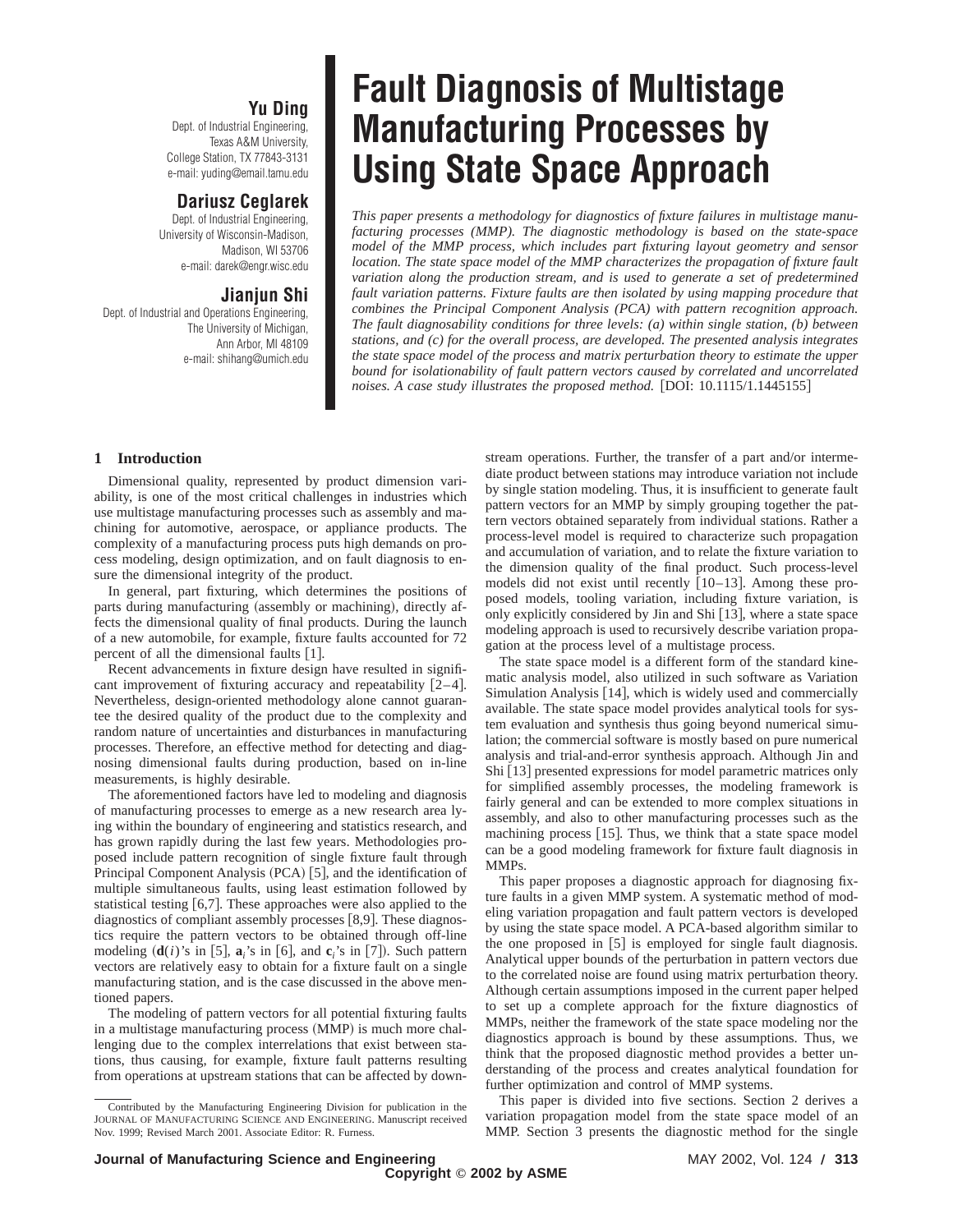fault situation in an MMP, followed by the perturbation analysis. In Section 4, fault patterns of an assembly process are first generated and then interpreted. Computer simulation is used to illustrated and verify the proposed method. Finally, this work is summarized in Section 5.

# **2 Variation Propagation Model**

The variation propagation model, which will be used for diagnostic methods is based on the model developed by Jin and Shi [13]. The propagation of deviation in an *m*-station MMP can be represented in the form of state space equations

$$
\mathbf{X}(i) = \mathbf{A}(i-1)\mathbf{X}(i-1) + \mathbf{B}(i)\mathbf{U}(i) + \mathbf{V}(i), \quad i \in [1,2,\ldots,m]
$$
\n(1)

$$
\mathbf{Y}(i) = \mathbf{C}(i)\mathbf{X}(i) + \mathbf{W}(i), \quad \{i\} \subset \{1, 2, \dots, m\} \tag{2}
$$

where  $A(i-1)$  corresponds to the term  $I+T(i-1)$  in Eq. (36) in [13]. The state space model is extended from its previous version [13] to accommodate more general manufacturing processes. The difference is briefly discussed in Appendix II.

In Eqs.  $(1)$  and  $(2)$ , **X** represents the part deviation at station *i*, **U** is the fixturing deviation contributed from station *i*, and **Y** is the deviation vector containing all measurements at the Key Product Characteristics  $(KPC)$  points. **V** and **W** are process noise such as background disturbance and unmodeled error, and sensor noise, respectively. **V** and **W** are assumed to be mutually independent. These definitions follow the same notation as used in  $[13]$ . Matrices **A, B**, and **C** encode the design information of process configuration. **A** is the dynamic matrix, determined by the deviation change due to part transfer among stations. **B** is the input matrix, depending on the fixture layout at each station. **C** is the observation matrix, corresponding to the information of the sensor number and locations.

Equation  $(1)$ , known as the state equation, implies that the part deviation at station *i* is influenced by two sources: the accumulated part deviation up to station  $i-1$ , and the deviation contributed at the current station. Equation  $(2)$  is the observation equation. If sensors are installed at one or more stations in a production line, the index for the observation equation is actually a subset of  $\{1,2,\ldots,m\}$ , whereas the index for the state equation is the complete set.

This paper employs the end-of-line sensing strategy, which is the most commonly used sensor installation scheme in industry. End-of-line sensing means that observation is only available at the last station *m*, that is,  $i = m$  for Eq. (2), and

$$
Y = CX(m) + W
$$
 (3)

where  $Y \in \mathbb{R}^{k \times 1}$  indicates the *k* measurements are obtained at station *m*. The indices for **Y**, **C**, and **W** are dropped since they are all '*m*'s.

State transition matrix  $\Phi(\cdot,\cdot)$  is adopted from linear control theory  $\lceil 16 \rceil$  and is defined as

$$
\Phi(m,i) = \mathbf{A}(m-1)\mathbf{A}(m-2)\cdots\mathbf{A}(i) \text{ for } m > i \text{ and } \Phi(i,i) = \mathbf{I}.
$$
\n(4)

The input-output relationship can then be represented as

$$
\mathbf{Y} = \sum_{i=1}^{m} \mathbf{C} \Phi(m, i) \mathbf{B}(i) \mathbf{U}(i) + \mathbf{C} \Phi(m, 0) \mathbf{X}(0) + \varepsilon,
$$
 (5)

where  **corresponds to the initial condition (for instance, the** fabrication imperfection of product components in an assembly) and  $\varepsilon$  is the summation of all modeling uncertainty and sensor noise terms, where

$$
\varepsilon = \sum_{i=1}^{m} \mathbf{C} \Phi(m, i) \mathbf{V}(i) + \mathbf{W}.
$$
 (6)

Define  $\gamma(i)$  and  $\gamma(0)$  as

$$
\gamma(i) = \mathbf{C}\Phi(m,i)\mathbf{B}(i)
$$
 and  $\gamma(0) = \mathbf{C}\Phi(m,0)$ . (7)

where *m* is dropped from the indices of  $\gamma$  for this end-of-line sensing scheme. Then, Eq.  $(5)$  can be simplified as

$$
\mathbf{Y} = \sum_{i=1}^{m} \gamma(i) \mathbf{U}(i) + \gamma(0) \mathbf{X}(0) + \boldsymbol{\varepsilon}
$$
 (8)

Here,  $\mathbf{X}(0)$ ,  $\mathbf{W}$ ,  $\mathbf{V}_{i=1}^{m}(i)$  are the basic random variables in a stochastic process and thus usually assumed to be independent. The assumption can be partially released to include the situation where the basic random variables are dependent by enlarging the state vector [17]. Moreover,  $\mathbf{U}_{i=1}^m(i)$ , the fixturing deviations at station *i*, are independent with those basic random variables as well since only an open loop system is considered now. Given the independent relationships between these variables, the input-output covariance relationship could be obtained from Eq.  $(8)$  to characterize the variation propagation in a production line,

$$
\mathbf{K}_{Y} = \sum_{i=1}^{m} \gamma(i) \mathbf{K}_{U}(i) \gamma^{T}(i) + \gamma(0) \mathbf{K}_{0} \gamma^{T}(0) + \mathbf{K}_{\varepsilon},
$$
 (9)

where  $\mathbf{K}_Y$  represents the covariance matrix of random vector **Y**, and  $\mathbf{K}_0$  is given as the initial variability condition.  $\mathbf{K}_\varepsilon$  can be estimated from the data during which no fixture fault was present.

Jin and Shi  $[13]$  assumed that only the lap joint is involved in the current model, implying that the fabrication imperfection of parts will not affect the propagation of variations. Thus, it is reasonable to set the initial condition  $K_0$  to zero. The process can then be approximated as follows:

$$
\mathbf{K}_{Y} = \sum_{i=1}^{m} \gamma(i) \mathbf{K}_{U}(i) \gamma^{T}(i) + \mathbf{K}_{\varepsilon}.
$$
 (10)

This equation suggests that, while being contaminated by noise, the variation of the final product is mainly the contribution of variations of fixturing errors at all stations.

#### **3 Diagnosis of Fixture Fault in MMPs**

**3.1 The Overall Concept.** The overall concept of the diagnostic methodology is shown in Fig. 1. If a fixturing element (locator) does not function properly, a symptom will be reflected in the final product or downstream intermediate products. From off-line CAD information and the created earlier state space model, the set of all possible fault patterns can be generated. Measurement data are collected in-line and analyzed using one of the multivariate statistical methods, for example, the Principal Component Analysis [18], to extract the fault feature patterns. Fault isolation can then be conducted by mapping the feature patterns of real production data with the pre-determined fault patterns generated from the analytical model.



**Fig. 1 Outline of the diagnostic methodology**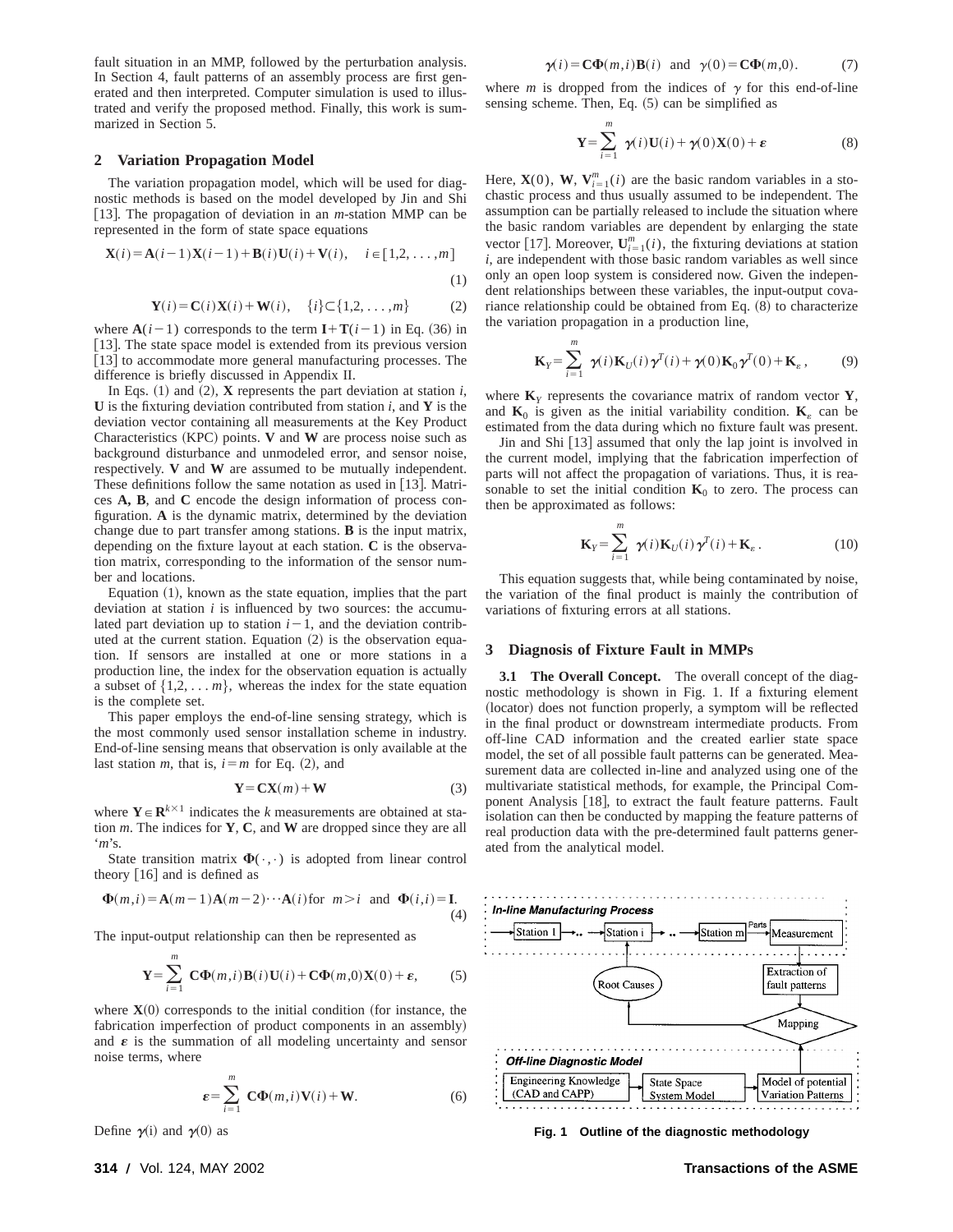

**Fig. 2 Angle between two fault patterns**

For the sake of simplicity and better illustration, the diagnostic methodology for the MMP systems is presented in the context of automotive body assembly process. However, the proposed approach and analysis are not limited to a specific automotive manufacturing process. The presented methodology can be used for a class of MMPs which can be modeled by using the state space framework.

**3.2 Single Fault Patterns Without Noise Consideration.** A detailed description of an autobody assembly process can be found in [19]. Suppose there are  $n_i$  subassemblies on each station in an *m*-station assembly process. Each of the subassemblies is supported by the 3-2-1 fixture layout, which consists of a pair of locating pins  $P_{4\text{wav}}$  and  $P_{2\text{wav}}$  and three NC blocks. An illustrative picture is included in Appendix I for reference. Due to the modeling assumption used in  $[13]$ , the currently developed state space model only includes the fixturing deviation from the 4-way and 2-way locating pins. Each of the pins could be faulty in two orthogonal dimensions. A simple calculation reveals that the number of potential single faults in the process is  $\sum_{i=1}^{m} 4n_i$ .

Let  $p$  be the index of fixture (locating pin) fault at the *i*th station, which could be one of the  $4n_i$  potential single faults ( $p$  $=1,2,\ldots,4n<sub>i</sub>$ ). Assuming that all pin deviations at station *i* are uncorrelated with each other,  $\mathbf{K}_{U}(i)$  is a diagonal matrix. When only fault *p* occurs at station *i*, matrix  $\mathbf{K}_U(i)$  appears as follows:

$$
\mathbf{K}_U(i) = \begin{bmatrix} 0 & & & & \\ & \ddots & & & \\ & & \sigma_p^2 & & \\ & & & \ddots & \\ & & & & 0 \end{bmatrix}
$$
 (11)

where only the  $(p, p)$  entry is a non-zero value  $\sigma_p^2$ , the variance of the fault. The pattern vectors of potential fixture faults are first obtained without considering the noise term,  $\mathbf{K}_{\varepsilon}$ , i.e. from the covariance matrix  $\mathbf{K}_Y^0$ , which is not contaminated by noise.  $\mathbf{K}_Y^0$  is obtained by substituting Eq.  $(11)$  into Eq.  $(10)$  and dropping the term  $\mathbf{K}_{\varepsilon}$  to yield

$$
\mathbf{K}_{Y}^{0} = \sigma_{p}^{2} \gamma_{p}(i) \gamma_{p}^{T}(i), \qquad (12)
$$

where the superscript *T* denotes vector transpose and  $\gamma_p(i)$  is the *p*th column of matrix  $\gamma(i)$ . Equation (12) implies that the rank of  $\mathbf{K}_Y^0$  is one, that is, one eigenvalue is non-zero and all others are zero. It is also known that  $\gamma_p(i)$  is the eigenvector corresponding to the only non-zero eigenvalue  $\lambda_{ip}$  (fault *p* at station *i*), that is,

$$
\mathbf{K}_{Y}^{0} \gamma_{p}(i) = \lambda_{ip} \gamma_{p}(i)
$$
 (13)

resulting in

$$
\gamma_p(i) \{ \sigma_p^2 \gamma_p^T(i) \gamma_p(i) - \lambda_{ip} \} = \mathbf{0}
$$
 (14)

which indicates,

$$
\lambda_{ip} = \sigma_p^2 \gamma_p^T(i) \gamma_p(i) = ||\sigma_p \gamma_p||_2^2
$$
 (15)

where  $\|\cdot\|_2$  is the Euclidean norm. The eigenvalue  $\lambda_{ip}$  represents the variance of the principal component. In a single fault situation, it indicates the variation level of a product. The eigenvector is the pattern vector of a fixture fault, manifesting the fixturing variation

**Journal of Manufacturing Science and Engineering MAY 2002, Vol. 124 / 315** 

by generating a mode shape of measurement vector **Y**. If one repeats this for the entire range of single fault candidates, the eigenvalue-eigenvector pairs  $\{\lambda_{ip}, \gamma_p(i)\}$  will constitute the set of candidate fixture fault patterns. In the rest of this paper, assume  $\gamma_p(i)$  as a normalized eigenvector using the Euclidean norm.

**3.3 Fault Isolation and Diagnosability With the Presence of Noise.** Given any two fault patterns  $\gamma_p(i)$  and  $\gamma_q(k)$ , which are the symptoms of fault *p* at station *i* and fault *q* at station *k*, respectively, the similarity between the two faults can be expressed in the acute angle formed by fault pattern vectors,

$$
\theta_{pq}(i,k) = \cos^{-1}\langle \gamma_p(i), \gamma_q(k) \rangle, \ \ 0 \le \theta \le \frac{\pi}{2}, \tag{16}
$$

where  $\langle \cdot, \cdot \rangle$  represents the inner product of two vectors. Consider two special cases,  $\theta = 0$  and  $\theta = \pi/2$ .

If  $\theta = 0$ , the two vectors are collinear. The fault patterns are identical and, therefore, the corresponding faults are undistinguishable in this case (Fig.  $2(a)$ ).

If  $\theta = \pi/2$ , the two vectors are perpendicular to each other. In this situation, the two faults are called orthogonal. It is obvious that orthogonal faults ensure maximum diagnosability (Fig.  $2(b)$ ).

If  $\theta$  has a value between 0 and  $\pi/2$ , as long as  $\theta$  is not zero, the two faults are distinct (Fig. 2(c)). However, small  $\theta$  implies that two fault patterns are close to each other. Under the influence of noise, fault patterns might be undistinguishable. Thus, the larger  $\theta$ is, the easier are the faults that can be distinguished.

With the presence of noise,

$$
\mathbf{K}_Y = \mathbf{K}_Y^0 + \mathbf{K}_\varepsilon \,. \tag{17}
$$

Denote the eigenvalue and eigenvector of  $\mathbf{K}_Y$  as  $\{\lambda, \gamma\}$  and those of  $\mathbf{K}_Y^0$  as  $\{\lambda^0, \gamma^0\}$ . The pattern vectors obtained from Eq. (12) are actually  $\gamma^0$ 's. The difference between  $\gamma$  and  $\gamma^0$  due to the additive noise  $\mathbf{K}_{\varepsilon}$  is studied by Ceglarek and Shi [20] for the case where  $\mathbf{K}_{\varepsilon}$  is diagonal. Although this is a reasonable assumption in a single station case, it is not valid for an MMP. Consider Eq.  $(6)$ . Even if all V's are assumed mutually independent, elements in  $\varepsilon$ may be correlated in general after being filtered by  $\mathbf{C}\Phi(m,i)$ . In fact, the evaluation of pattern perturbation under the influence of *correlated noise* may not be adequately handled by the diagnostic algorithms proposed for the single station situation, which are usually employed for cases of *uncorrelated* noise.

Matrix perturbation theory  $[21]$  is employed to evaluate the upper bound on the perturbation of pattern vectors due to the influence of correlated noise. Theorem 8.1.12 in  $[21]$  derives an upper bound of eigenvector perturbation for a symmetric matrix **S** under the influence of another symmetric perturbation matrix **E**. This theorem is stated in Appendix III for the reader's reference.

Since the covariance matrix  $\bf{K}$  is always symmetric, the results of this theorem apply here. Noting that  $\mathbf{K}_Y^0$  only has one non-zero eigenvalue  $\lambda^0$ , therefore, there exists an orthogonal matrix **Q**  $= [\gamma^0 \ Q_2]$  such that

$$
\mathbf{Q}^T \mathbf{K}_Y^0 \mathbf{Q} = \begin{bmatrix} \lambda^0 & \mathbf{0} \\ \mathbf{0} & \mathbf{0} \end{bmatrix} \text{ and } \mathbf{Q}^T \mathbf{K}_\varepsilon \mathbf{Q} = \begin{bmatrix} (\boldsymbol{\gamma}^0)^T \mathbf{K}_\varepsilon \boldsymbol{\gamma}^0 & (\boldsymbol{\gamma}^0)^T \mathbf{K}_\varepsilon \mathbf{Q}_2 \\ \mathbf{Q}_2^T \mathbf{K}_\varepsilon \boldsymbol{\gamma}^0 & \mathbf{Q}_2^T \mathbf{K}_\varepsilon \mathbf{Q}_2 \end{bmatrix} .
$$
\n(18)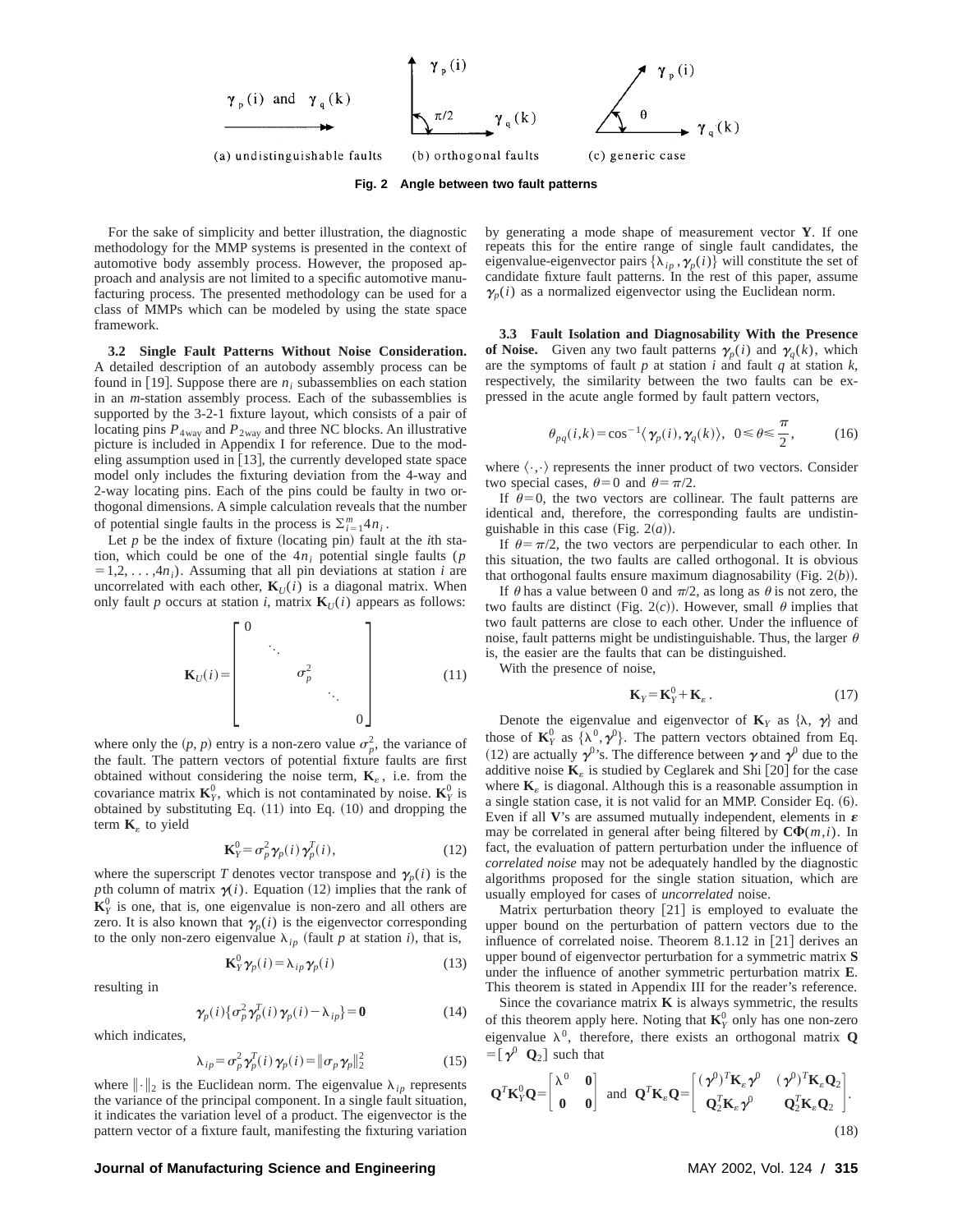Following the definition for *d* in Theorem 8.1.12, we may conclude that  $d = \lambda^0 > 0$ . Furthermore, if the condition  $\|\mathbf{K}_s\|_2 \le \lambda^0/4$  is also satisfied, the upper bound of the angle between  $\gamma^0$  and  $\gamma$  is

$$
\Delta \theta \le \sin^{-1} \left( \frac{4}{\lambda^0} \sqrt{\|\mathbf{K}_{\varepsilon} \boldsymbol{\gamma}^0\|_2^2 - (\boldsymbol{\gamma}^{0^T} \mathbf{K}_{\varepsilon} \boldsymbol{\gamma}^0)^2} \right)
$$
  

$$
\le \sin^{-1} \left( \frac{4}{\lambda^0} \sqrt{\lambda_{\max}^2(\mathbf{K}_{\varepsilon}) - \lambda_{\min}^2(\mathbf{K}_{\varepsilon})} \right),
$$
 (19)

where  $\lambda(\cdot)$  is the eigenvalue of a matrix. The proof of this result is presented in Appendix IV.

*Remark 1*. The condition  $\|\mathbf{K}_{\varepsilon}\|_2 \leq \lambda^0/4$  required for Eq. (19) is not restrictive in practice. Notice that  $\|\mathbf{K}_{\varepsilon}\|_2 = \lambda_{\max}(\mathbf{K}_{\varepsilon})$  is the largest variance of noise, and  $\lambda^0$  is the variance of a fixture fault,  $\lambda_{\text{max}}(\mathbf{K}_{\varepsilon}) \leq \lambda^0/4$ , suggesting that the standard deviation of noise is less than one half of the standard deviation of a fixture fault. This condition is usually satisfied. If the noise in the MMP is severer than this level, the eigenvector will be distorted to the point where this PCA-based recognition approach will no longer be effective.

*Remark 2*. There are two upper bounds given in Eq. (19), that is

$$
b_1(\boldsymbol{\gamma}^0) = \sin^{-1} \left( \frac{4}{\lambda^0} \sqrt{\|\mathbf{K}_{\varepsilon} \boldsymbol{\gamma}^0\|_2^2 - (\boldsymbol{\gamma}^{0^T} \mathbf{K}_{\varepsilon} \boldsymbol{\gamma}^0)^2} \right) \text{ and}
$$

$$
b_2 = \sin^{-1} \left( \frac{4}{\lambda^0} \sqrt{\lambda_{\max}^2(\mathbf{K}_{\varepsilon}) - \lambda_{\min}^2(\mathbf{K}_{\varepsilon})} \right).
$$

The bound  $b_1$  is different for individual eigenvectors and preferred since it is tighter than  $b_2$ . However, it requires  $\mathbf{K}_{\varepsilon}$  to be known or estimable. The bound  $b_2$  only requires the knowledge of the extreme eigenvalues of  $\mathbf{K}_{\varepsilon}$ , which may be more easily estimated from production data. For instance, Apley and Shi  $[22]$ estimated the variance of noise (equivalent to the eigenvalue of  $\mathbf{K}_{\rm s}$ ) from  $\mathbf{K}_{\rm y}$ . The tightness of  $b_2$  depends on the difference between the extreme eigenvalues of  $\mathbf{K}_{\varepsilon}$ . Since the noise normally exists in process uniformly and any outstanding deviation away from the nominal is grouped into the term  $\mathbf{K}_Y^0$  as fault condition,  $\mathbf{K}_{\varepsilon}$  is fairly well-posed. Thus, the recognition result will not be very conservative when  $b_2$  is used.

*Remark 3*. According to the upper bound  $b_2$ , it is not the variance of noise associated with each measurement point but their difference  $(\lambda_{\text{max}}^2(\mathbf{K}_{\varepsilon}) - \lambda_{\text{min}}^2(\mathbf{K}_{\varepsilon}))$  that accounts for the distortion in fault pattern vectors. If  $\mathbf{K}_{\varepsilon} = \sigma_{\varepsilon}^2 \mathbf{I}$ , i.e., the noises are uncorrelated and have the same variances for all KPCs, then  $b_2=0$ , meaning that the fault pattern vectors will not be altered. The above conclusions are consistent with those presented in  $[20]$  for a single-station manufacturing process. But the bounds  $b_1$  and  $b_2$ provide general analytical expression for the robustness evaluation of the PCA-based approach in pattern recognition.

By using the upper bounds, conditions for the diagnosability of an individual station, between stations, and of the entire process are presented here on the single fault assumption.

#### "**1**… **Diagnosability within an individual station**

If it is known on which station a fault occurred, the question is then under what condition we can tell which fixture (locator or clamp) on the specific station causes the fault. Given that the fault patterns at station *i* are represented by the column vectors of matrix  $\gamma(i)$ , the smallest angle between any two pattern vectors  $p$ and *q* at station *i* can be defined as

$$
\theta_{\min}(i) = \min_{p,q} \theta_{pq}(i,i) \tag{20}
$$

Then, a single fixture fault on station *i* can be diagnosed if and only if

$$
\theta_{\min}(i) > 2b_2 \tag{21}
$$

If  $b_1(\gamma_n(i))$ 's are known, the following condition will be less conservative

$$
\min_{p,q} \{ \theta_{pq}(i,i) - 2b_1(\gamma_p(i)) \vee 2b_1(\gamma_q(i)) \} > 0 \tag{22}
$$

where  $a \vee b \equiv \max(a,b)$  for any real number *a* and *b*.

# (2) Diagnosability between stations

The second scenario asks whether we could tell on which station the fault occurred based on the end-of-line measurement. With the fault pattern angle between station *i* and station *k* defined as

$$
\theta(i,k) = \min_{p,q} \theta_{p,q}(i,k),\tag{23}
$$

the between-station diagnosability is ensured if and only if

$$
\min_{i,k} \theta(i,k) > 2b_2 \text{ or}
$$
  
\n
$$
\min_{i \neq k} \{\theta_{pq}(i,k) - 2b_1(\gamma_p(i)) \vee 2b_1(\gamma_q(k))\} > 0.
$$
 (24)

#### "**3**… **Diagnosability of the entire process**

If the above two conditions are satisfied, the fixture fault can first be localized at a certain station and then identified right on that station. Diagnosability of the entire process is equivalent to the combination of two previous equations,  $(21)$  and  $(24)$ :

$$
\min_{i,k} \theta(i,k) > 2b_2 \text{ or}
$$
  

$$
\min_{i,k} \min \min \{ \theta_{pq}(i,k) - 2b_1(\gamma_p(i)) \vee 2b_1(\gamma_q(k)) \} > 0. \quad (25)
$$
  

$$
\sum_{i,k} p, q
$$

#### **4 A Case Study**

mi

min *i*,*k*  $i \neq k$ 

**4.1 Single-Fault Patterns and Geometric Interpretation.** In this section, a multistage assembly process is set up. This process is abstracted from a side aperture assembly line in the automotive industry, including three assembly stations and one measurement station. The final product is made of four parts, as shown in Fig. 3.

The assembly sequence and datum shift scheme regarding this assembly process are shown in Fig. 4.  $\{\{P_1, P_2\}, \{P_3, P_4\}\}\$  denotes the locating pairs used at station 1, where  $\{P_1, P_2\}$  is for the first workpiece and  $\{P_3, P_4\}$  for the second one. The others are similarly defined. At station 4, which is the measurement station, one pair of locating pins  $\{P_1, P_8\}$  is used since there is only one piece of the assembly to measure.

In the fixture layout indicated in Fig.  $3(b)$ , a 4-way pin (one of  $P_1$ ,  $P_3$ ,  $P_5$ , and  $P_7$ ) controls part motion in both *X* and *Z* directions and a 2-way pin (one of  $P_2$ ,  $P_4$ ,  $P_6$ , and  $P_8$ ) controls part motion only in the *Z* direction. It is also assumed that the locating pins at the measurement station are much more accurate than those at assembly stations, which implies that fixture error at the measurement station can be neglected. Hence, the total number of all single fault patterns is  $n_f = \sum_{i=1}^{3} (4n_i - 2) = 18$  with  $n_i = 2$  for  $i=1, 2$ , and 3. The relationship between fault indices and root causes on each station is shown in Table 1.

As indicated in Fig.  $3(b)$ , there are two sensors on each part at the last station (end-of-line sensing). Each sensor can measure part deviation in both *X* and *Z* directions. Two sensors are sufficient to detect the deviation in position and orientation of a 2-D rigid part.

Following the derivation of the previous sections, a state space model can be set up for this side aperture assembly process as

$$
\begin{cases}\n\mathbf{X}(1) = \mathbf{B}(1)\mathbf{U}(1) + \mathbf{V}(1) \\
\mathbf{X}(i) = \mathbf{A}(i-1)\mathbf{X}(i-1) + \mathbf{B}(i)\mathbf{U}(i) + \mathbf{V}(i), \quad i = 2,3 \\
\mathbf{X}(4) = \mathbf{A}(3)\mathbf{X}(3) + \mathbf{V}(4) \\
\mathbf{Y} = \mathbf{C}\mathbf{X}(4) + \mathbf{W}\n\end{cases} (26)
$$

where  $\mathbf{A}$ 's,  $\mathbf{B}$ 's, and  $\mathbf{C}$  can be obtained through Eqs.  $(38)$ ,  $(39)$ , and  $(45)$  in  $|13|$ .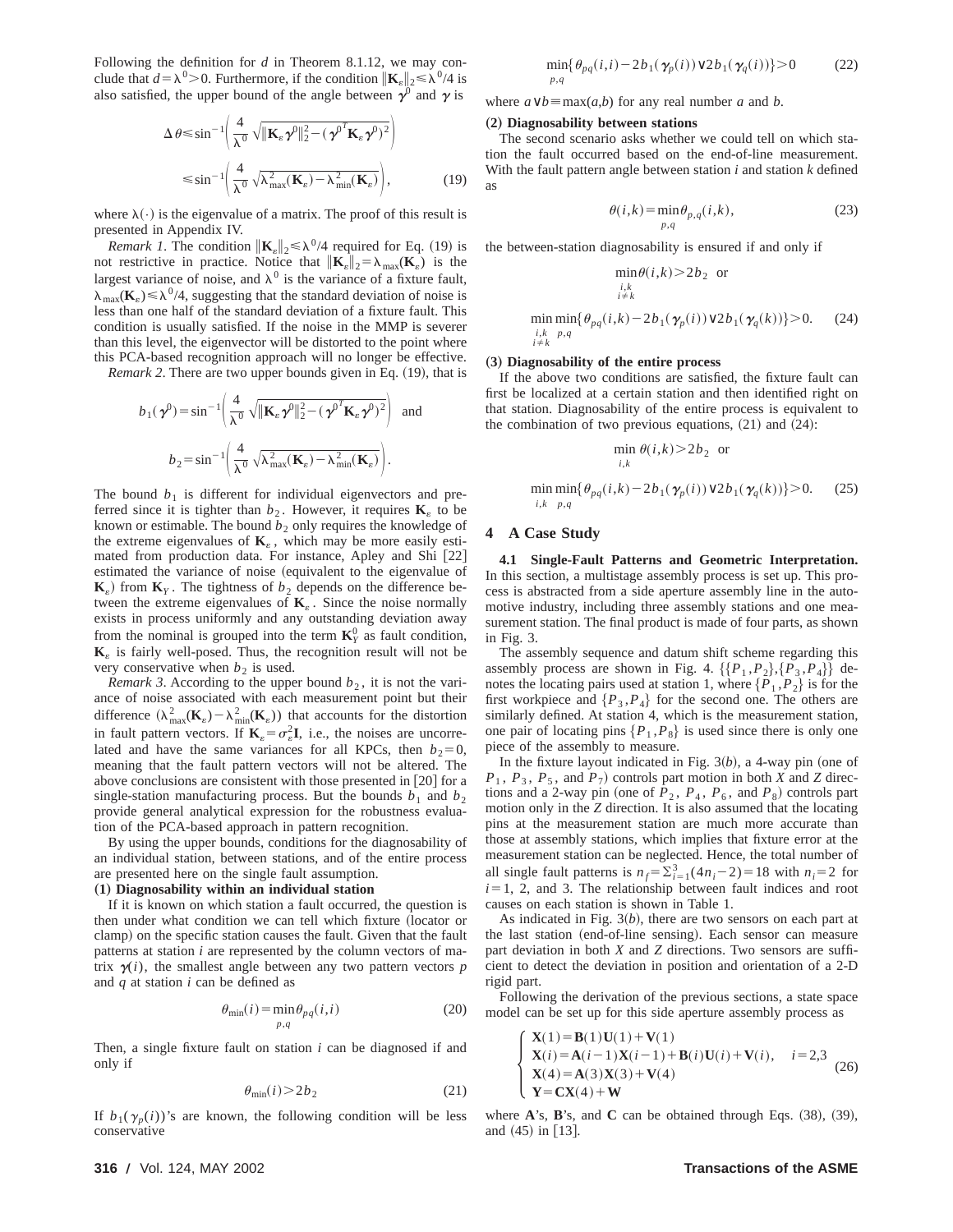

**Fig. 3 Geometry of the assembly**

Based on this state space model, matrix  $\gamma(i)$  is equal to  $CA(3) \cdot A(i)$  B(*i*) by substituting the state transition matrix  $\Phi$ into Eq.  $(7)$ . Then the total of 18 potential single fault patterns can be generated from the column vectors of  $\gamma_{i=1}^3(i)$ . The fault patterns are shown in Table 2(*a*), (*b*), and (*c*), where  $L_{ii}$  represents the distance between pin  $P_i$  and pin  $P_j$ , that is,  $L_{ij}$  $=\sqrt{(X_{p_i}-X_{p_j})^2+(Z_{p_i}-Z_{p_j})^2}$ , and  $\Delta X_i$ ,  $\Delta Z_i$ , and  $\Delta \alpha_i$  represent the deviation in position and orientation of each part. Because the pattern vectors listed in Table  $2(a)$ ,  $(b)$ , and  $(c)$  are not normalization, in order to be consistent with the current algorithm, normalization should be conducted before doing any numerical calculation.

The fault patterns in Table  $2(a)$ ,  $(b)$ , and  $(c)$  have a clear geometric interpretation. For example, if the 4-way pin at the first subassembly is faulty in the *Z* direction at the second station, that is  $p=2$  and  $i=2$ , then

$$
\boldsymbol{\gamma}_2(2) = \left[0 \quad 0 \quad \frac{L_{14} - L_{16}}{L_{13}L_{14}} \quad \vdots \quad 0 \quad \frac{L_{14} - L_{16}}{L_{14}} \quad \frac{L_{14} - L_{16}}{L_{13}L_{14}} \quad \vdots \quad 0 \quad \frac{-L_{56}}{L_{13}} \quad \frac{1}{L_{13}} \quad \vdots \quad 0 \quad 0 \quad 0\right]^T. \tag{27}
$$

The counter-clockwise is the positive rotation direction as defined in [13]. Thus,  $\Delta \alpha_1 = \Delta \alpha_2 < 0$  suggests that part 1 and part 2 rotated the same amount in a clockwise direction. This can be justified because part 1 and part 2 have already been welded together in the previous station, thus behaving as one rigid part. Since  $P_1$  is free of deviation at the measurement station,  $\Delta X_1$  and  $\Delta Z_1$  are always zeros. The fact that  $\Delta Z_2$  is less than zero is consistent with the part rotation.  $\Delta \alpha_3$  > 0 implies that part 3 rotates in the counter-clockwise direction. This seems counterintuitive, because part 3 should not have a deviation at the 2nd station if there only exists one fixture fault. However, the new subassembly " $1+2+3$ " has a reorientation-induced deviation at the 3rd station, where it appears that part 3 rotates relative to subassembly





" $1+2$ " in the counter-clockwise direction (Fig. 5). Part 4 is not affected by fault  $p=2$  at station 2 since it has not yet come into the stream of assembly.

All six fault manifestations at the 1st station are listed in Table 3. The fault manifestations at the 2nd and 3rd stations look very similar except that the first subassembly consists of more than one part. However, they behave like one rigid part in the single fault situation.

Consider the satisfaction of diagnosability conditions of this process using Eqs.  $(21)$ – $(25)$ . At every station, the patterns of faults  $p=1$  and  $p=4$  are identical, and thus  $\theta_{\min}(i,i)_{i=1,2,3}=0$ . As a result, the conditions in Eqs.  $(21)$  and  $(22)$  are both invalidated, meaning that the single fixture fault cannot be completely diagnosed on each station. No matter which pin is faulty in *X* direction, the symptom is only reflected in the deviation of the second part or subassembly. Only the relative deviation between two parts in the *X* direction can be detected.

However, faults  $p=1$  (or 4) and  $p=2, 3, 5$ , and 6, on the other hand, have distinct fault patterns within each station. There is no identical between-station fault pattern found among the three stations. But whether these non-identical fixture faults are guaranteed distinguishable depends on the noise level, i.e. bounds  $b_1$  or  $b_2$ .

| Table 1 Fault indices and their root causes |  |  |  |
|---------------------------------------------|--|--|--|
|                                             |  |  |  |

| Index | <b>Fault root cause</b>                                             | <b>Index</b> | <b>Fault root cause</b>                                                |
|-------|---------------------------------------------------------------------|--------------|------------------------------------------------------------------------|
| $p=1$ | 4-way pin on the $1st$ part/subassembly<br>is faulty in X direction | $p=4$        | 4-way pin on the $2nd$ part/subassembly<br>is faulty in X direction    |
| $p=2$ | 4-way pin on the $1st$ part/subassembly<br>is faulty in Z direction | $p=5$        | 4-way pin on the $2nd$ part/subassembly<br>is faulty in Z direction    |
| $p=3$ | 2-way pin on the $1st$ part/subassembly<br>is faulty in Z direction | $p=6$        | 2-way pin on the $2^{nd}$ part/subassembly<br>is faulty in Z direction |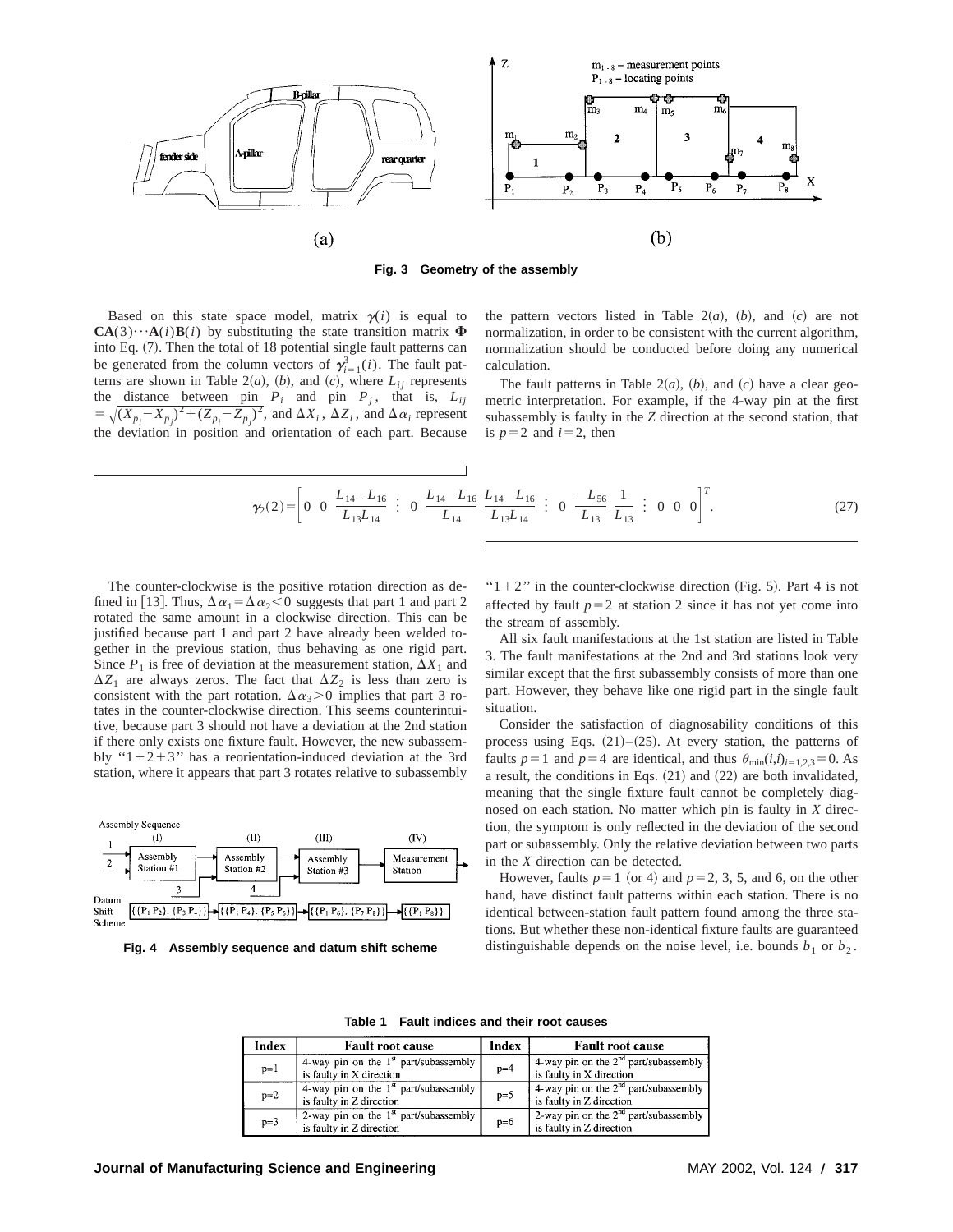| element        | vector            | $\gamma_1(1)$<br>$p=1$ | $\gamma_2(1)$<br>$p=2$                  | $\gamma_3(1)$<br>$p=3$ | $\gamma_4(1)$<br>$p=4$ | $\gamma_5(1)$<br>$p=5$ | $\gamma_6(1)$<br>$p=6$ |
|----------------|-------------------|------------------------|-----------------------------------------|------------------------|------------------------|------------------------|------------------------|
|                | $\Delta X_1$      | $\mathbf 0$            | n                                       | $\mathbf{0}$           | $\mathbf 0$            | $\Omega$               | $\Omega$               |
| $\overline{c}$ | $\Delta Z_1$      | $\Omega$               |                                         | $\mathbf 0$            | 0                      | 0                      | 0                      |
| 3              | $\Delta\alpha_l$  | $\mathbf 0$            | $L_{14} - L_{12}$<br>$\rm L_{12}L_{34}$ |                        | 0                      | 0                      | $\mathcal{L}_{13}$     |
| 4              | $\Delta X_2$      |                        |                                         | 0                      |                        | 0                      | $\Omega$               |
| 5              | $\Delta Z_2$      | 0                      |                                         | $\theta$               | 0                      |                        |                        |
| 6              | $\Delta\alpha_2$  | 0                      | $L_{34}$                                | $\theta$               | $\mathbf 0$            | $L_{34}$               | $L_{34}$               |
| 7              | $\Delta X_3$      | $\Omega$               |                                         | $\theta$               | 0                      |                        |                        |
| 8              | $\Delta Z_3$      | 0                      |                                         | 0                      | 0                      | 0                      | 0                      |
| 9              | $\Delta \alpha_3$ | 0                      |                                         | $\theta$               | 0                      | 0                      | $\Omega$               |
| 10             | $\Delta X_4$      | $\Omega$               | 0                                       | $\theta$               | 0                      | 0                      | 0                      |
| 11             | $\Delta Z_4$      | 0                      | 0                                       | 0                      | 0                      | 0                      |                        |
| 12             | $\Delta\alpha_4$  | 0                      | 0                                       | 0                      | 0                      | 0                      | 0                      |

Table 2 (b) Pattern vectors of single fault for the 2nd station

|                | vector                        | $\gamma_1(2)$    | $\gamma_2(2)$                                            | $\gamma_3(2)$                          | $\gamma_4(2)$  | $\gamma_5(2)$      | $\gamma_6(2)$                                       |
|----------------|-------------------------------|------------------|----------------------------------------------------------|----------------------------------------|----------------|--------------------|-----------------------------------------------------|
| element        |                               | $p=1$            | $p=2$                                                    | $p=3$                                  | $p=4$          | $p=5$              | $p=6$                                               |
| $\mathbf{1}$   | $\Delta X_1$                  | $\mathbf{0}$     | $\theta$                                                 | $\overline{0}$                         | $\mathbf{0}$   | $\mathbf 0$        | $\mathbf 0$                                         |
| $\sqrt{2}$     | $\Delta Z_1$                  | 0                | 0                                                        | $\mathbf 0$                            | $\mathbf{0}$   | $\mathbf 0$        | 0                                                   |
| $\overline{3}$ | $\Delta\alpha_l$              | $\mathbf 0$      | $L_{14} - L_{16}$<br>$\mathcal{L}_{13} \mathcal{L}_{14}$ | $\mathbf{1}$<br>$\mathcal{L}_{13}$     | $\mathbf 0$    | $\mathbf 0$        | $\mathbf{1}$<br>$\mathcal{L}_{13}$                  |
| $\overline{4}$ | $\Delta \mathbf{X}_2$         | $\boldsymbol{0}$ | 0                                                        | $\bf{0}$                               | $\overline{0}$ | $\bf{0}$           | $\bf{0}$                                            |
| 5              | $\Delta Z_2$                  | $\mathbf 0$      | $\mathbf{L_{14}}-\mathbf{L_{16}}$<br>$\mathbf{L}_{14}$   |                                        | $\mathbf 0$    | $\mathbf 0$        |                                                     |
| 6              | $\Delta\alpha_2$              | $\boldsymbol{0}$ | $L_{14} - L_{16}$<br>$\mathcal{L}_{13} \mathcal{L}_{14}$ | $\mathcal{L}_{\scriptscriptstyle{13}}$ | $\mathbf{0}$   | $\bf{0}$           | $\mathbf{L}_{13}$                                   |
| $\overline{7}$ | $\Delta X_3$                  |                  | 0                                                        | $\boldsymbol{0}$                       |                | $\bf{0}$           | $\,0\,$                                             |
| $\,8\,$        | $\Delta Z_3$                  | $\bf{0}$         | $L_{56}$<br>$\mathbf{L}_{\mathbf{13}}$                   | $\mathbf 0$                            | $\mathbf{0}$   |                    | $L_{15}$<br>$\overline{{\bf L}_{13}}$               |
| 9              | $\Delta\alpha_3$              | $\boldsymbol{0}$ | $\frac{1}{ }$<br>$\overline{L_{13}}$                     | $\mathbf 0$                            | $\mathbf 0$    | $\mathcal{L}_{56}$ | $\rm L_{15}$<br>$\mathcal{L}_{13} \mathcal{L}_{56}$ |
| 10             | $\Delta X_4$                  | $\overline{0}$   | $\Theta$                                                 | $\mathbf 0$                            | 0              | 0                  | $\overline{0}$                                      |
| $\mathbf{1}$   | $\Delta Z_4$                  | $\boldsymbol{0}$ | $\mathbf 0$                                              | 0                                      | 0              | $\mathbf 0$        | $\overline{0}$                                      |
| 12             | $\Delta \underline{\alpha_4}$ | 0                | $\mathbf 0$                                              | 0                                      | 0              | $\mathbf 0$        | $\boldsymbol{0}$                                    |

Table 2 (c) Pattern vectors of single fault for the 3rd station

|                         | vector            | $\gamma_1(3)$    | $\gamma_2(3)$                                                                   | $\gamma_3(3)$                            | $\gamma_4(3)$    | $\gamma_5(3)$    | $\gamma_6(3)$                                                                                      |
|-------------------------|-------------------|------------------|---------------------------------------------------------------------------------|------------------------------------------|------------------|------------------|----------------------------------------------------------------------------------------------------|
| element                 |                   | $p=1$            | $p=2$                                                                           | $p=3$                                    | $p=4$            | $p=5$            | $p=6$                                                                                              |
| -1                      | $\Delta X_1$      | $\bf{0}$         | $\overline{0}$                                                                  | $\bf{0}$                                 | 0                | $\bf{0}$         | $\boldsymbol{0}$                                                                                   |
| $\overline{2}$          | $\Delta Z_1$      | $\mathbf 0$      | $\bf{0}$                                                                        | $\boldsymbol{0}$                         | $\mathbf 0$      | $\boldsymbol{0}$ | $\pmb{0}$                                                                                          |
| 3                       | $\Delta\alpha_l$  | $\bf{0}$         | $\rm L_{16}-L_{18}$<br>$\rm L_{13}L_{16}$                                       | $\mathcal{L}_{13}$                       | $\,0\,$          | $\pmb{0}$        | $\frac{1}{L_{13}}$                                                                                 |
| $\overline{\mathbf{4}}$ | $\Delta X_2$      | $\overline{0}$   | $\bf{0}$                                                                        | $\bf{0}$                                 | $\boldsymbol{0}$ | $\bf{0}$         | $\mathbf 0$                                                                                        |
| 5                       | $\Delta Z_2$      | $\mathbf 0$      | $\underline{L_{16}-L_{18}}$<br>$L_{16}$                                         |                                          | $\boldsymbol{0}$ | $\mathbf 0$      | $\,1\,$                                                                                            |
| 6                       | $\Delta\alpha_2$  | $\mathbf 0$      | $\mathbf{L_{16}}=\mathbf{L_{18}}$<br>$L_{13}L_{16}$                             | $\mathcal{L}_{\scriptscriptstyle{13}}$   | $\bf{0}$         | $\boldsymbol{0}$ | $\overline{L_{13}}$                                                                                |
| $\overline{\tau}$       | $\Delta X_3$      | $\mathbf{0}$     | 0                                                                               | $\bf{0}$                                 | $\mathbf{0}$     | $\mathbf 0$      | $\pmb{0}$                                                                                          |
| 8                       | $\Delta Z_3$      | $\mathbf 0$      | $(\underline{L_{16}-L_{18}})\underline{L_{15}}$<br>$L_{13}L_{16}$               | $L_{15}$<br>$\overline{\mathbf{L}_{13}}$ | $\boldsymbol{0}$ | $\mathbf 0$      | $\begin{array}{c} \underline{L_{15}} \\ \underline{L_{13}} \\ 1 \\ \underline{L_{13}} \end{array}$ |
| 9                       | $\Delta \alpha_3$ | $\mathbf{0}$     | $\underline{L_{16}}$ – $\underline{L_{18}}$<br>$\mathbf{L}_{13}\mathbf{L}_{16}$ | $\mathbf{1}$<br>$\mathbf{L}_{13}$        | $\bf{0}$         | $\mathbf 0$      |                                                                                                    |
| 10                      | $\Delta X_4$      | $\mathbf{1}$     | $\mathbf 0$                                                                     | $\mathbf 0$                              | 1                | $\mathbf 0$      | $\pmb{0}$                                                                                          |
| 11                      | $\Delta Z_4$      | $\mathbf{0}$     | $\frac{\rm L_{78}}{\rm L_{13}}$                                                 | $\mathbf 0$                              | $\bf{0}$         |                  | $L_{17}$<br>$\mathbf{L}_{13}$                                                                      |
| 12                      | $\Delta\alpha_4$  | $\boldsymbol{0}$ | $\frac{1}{L_{13}}$                                                              | $\bf{0}$                                 | $\pmb{0}$        | $\rm L_{78}$     | $\mathbf{L_{\cdot 78}} - \mathbf{L_{\cdot 18}}$<br>$L_{13}L_{78}$                                  |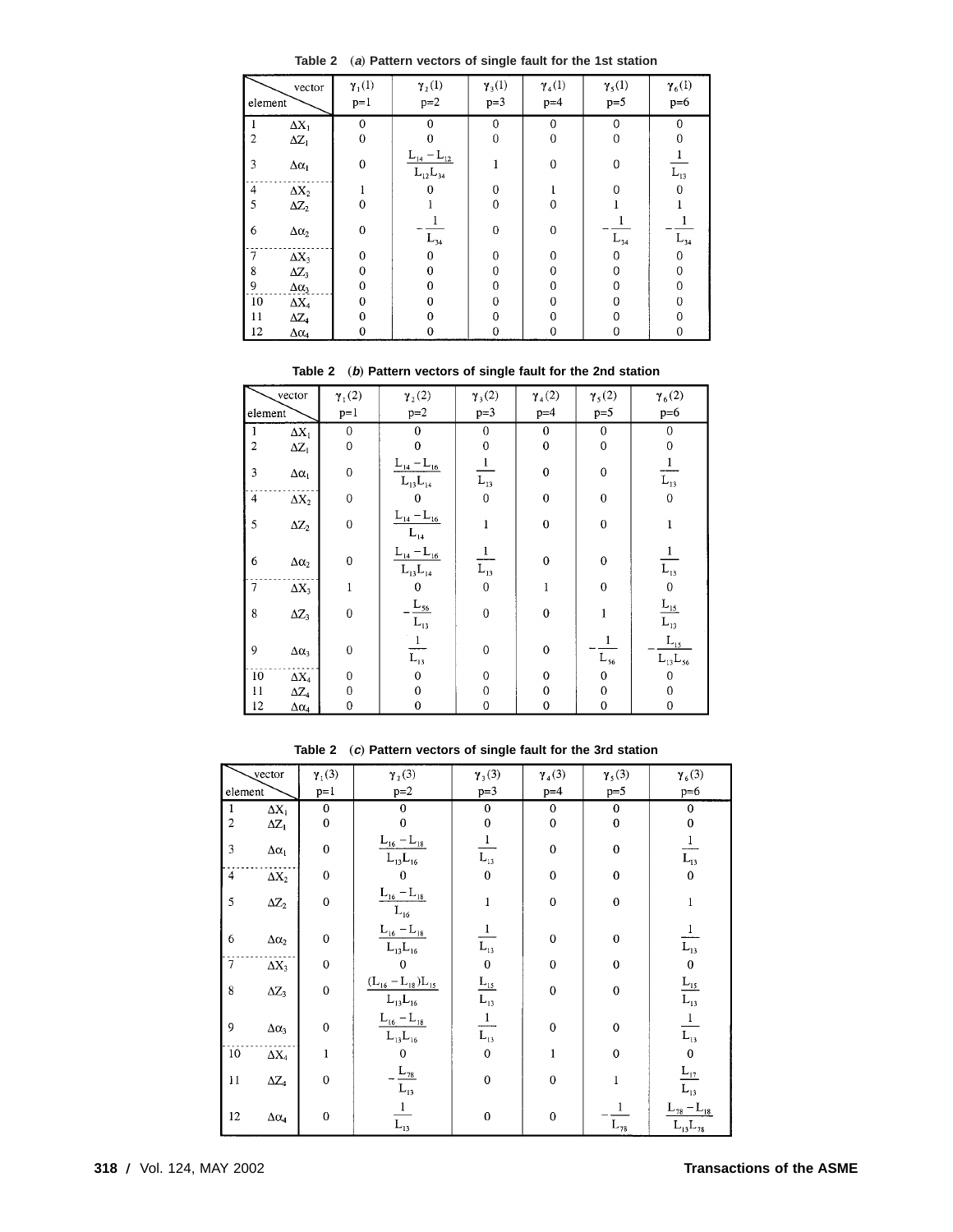

**Fig. 5** Geometric interpretation of fault  $p=2$  at the 2nd station

This is discussed further in the following section on the numerical simulation.

It is obvious that diagnosability of the entire process is not ensured since there are identical fault patterns within individual stations. In order to obtain the process diagnosability, extra sensors have to be added directly on the assembly stations.

**4.2 Simulations.** Although a full diagnosability of the entire process is not ensured with the current sensor installation scheme, faults of  $p=2, 3, 5, 6$  do have distinct patterns, which could be correctly identified when one of them occurs. In reality, the correct identification of a fixture fault in the set of  ${p=2,3,5,6}$  also depends on the severity of the perturbation due to noise. During this simulation study, one of the faults  $\{p=2,3,5,6\}$  will be assigned, together with noise and process disturbance, to the assembly process discussed in Section 4.1. The developed technique is used to analyze the data and isolate the faulty fixture.

Before simulation, the CAD information was assigned to the assembly process in Fig. 3. The coordinates of locating and sensing points are listed in Table 4 and 5, respectively.

During simulation, two kinds of additive noises were included, process noise  $V_{i=1}^{m}(i)$  and sensor noise W, and these were assumed to be normally distributed. The severity of both noise sources is defined as

$$
N_p = \frac{\sigma_V}{\sigma_f} \text{ and } N_m = \frac{\sigma_W}{\sigma_f},
$$
 (28)

where  $\sigma_f$  is the standard deviation of faulty fixture,  $\sigma_V$  and  $\sigma_W$  are the standard deviations of each element in  $V_{i=1}^{m}(i)$  and W, respectively, on the assumption that their standard deviations are the same.

The simulation was conducted with  $N_p = 5$  percent and  $N_m$  $=$  1 percent. First, we evaluated the perturbation in fault pattern vectors when the noise was present. Similar to experimentally conducting the calibration of the process, a simulation ran when no fixture fault was present. The resulting perturbation bound  $b_1$ 's for fault pattern vectors on three stations are listed in Table 6. The maximum  $b_1$  for all pattern vectors is 2.83 deg. The value of  $b_2$  is more conservative. Simulation revealed that  $\lambda_{\text{max}}(\mathbf{K}_{\varepsilon})=0.035$  and  $\lambda_{\text{min}}(\mathbf{K}_{\varepsilon}) = 0.001$ . Then  $b_2 = 8.04$  deg.

The angles (in degree) between fault pattern vectors at station  $i$ are listed as follows, where  $p, q=1, 2, 3, 4, 5, 6$ . Since these matrices are symmetric, only the upper half is listed.

**Table 3 Geometric manifestation of six single faults at the 1st station**

| Fault | <b>Fault Manifestation</b> | Fault | <b>Fault Manifestation</b>         |
|-------|----------------------------|-------|------------------------------------|
| $p=1$ |                            | $p=4$ | 1                                  |
| $p=2$ | $2^{\circ}$                | $p=5$ | $\tau_{\scriptscriptstyle 2}$<br>1 |
| $p=3$ | 2                          | $p=6$ | $\epsilon$ 2                       |

**Table 4 Coordinates of locating points in Fig. 3(b) (Units: mm)** 

| Tooling           |            |            |            |             |
|-------------------|------------|------------|------------|-------------|
| Position $(X, Z)$ | (100, 100) | (580, 100) | (800, 100) | (1400,100)  |
| Tooling           |            |            |            |             |
| Position $(X, Z)$ | (1500.100) | (2000.100) | (2300,100) | (2600, 100) |

**Table 5 Coordinates of sensing points in Fig. 3(b) (Units: mm)** 

| Sensors           | mı          | m٠                | m٦          | m.             |
|-------------------|-------------|-------------------|-------------|----------------|
| Position $(X, Z)$ | (200, 400)  | (700, 400)        | (700, 600)  | (1500, 600)    |
| Sensors           | m٢          | ${\rm m}_{\rm 6}$ | m٦          | m <sub>8</sub> |
| Position (X, Z)   | (1550, 600) | (2100, 600)       | (2200, 200) | (2700, 200)    |

Table 6 Perturbation angle of fault pattern vectors (degree °)

|           | $p=1$ or 4 | $n=2$ | $p=3$ | p=5  | n=6  |
|-----------|------------|-------|-------|------|------|
| Station 1 | . 47       | .48   | 2.09  | 2.38 | 1.58 |
| Station 2 | 2.29       | .67   | 2.83  | 2.35 | .60  |
| Station 3 | ۔04        | .97   | 2.62  | -70  | 1.91 |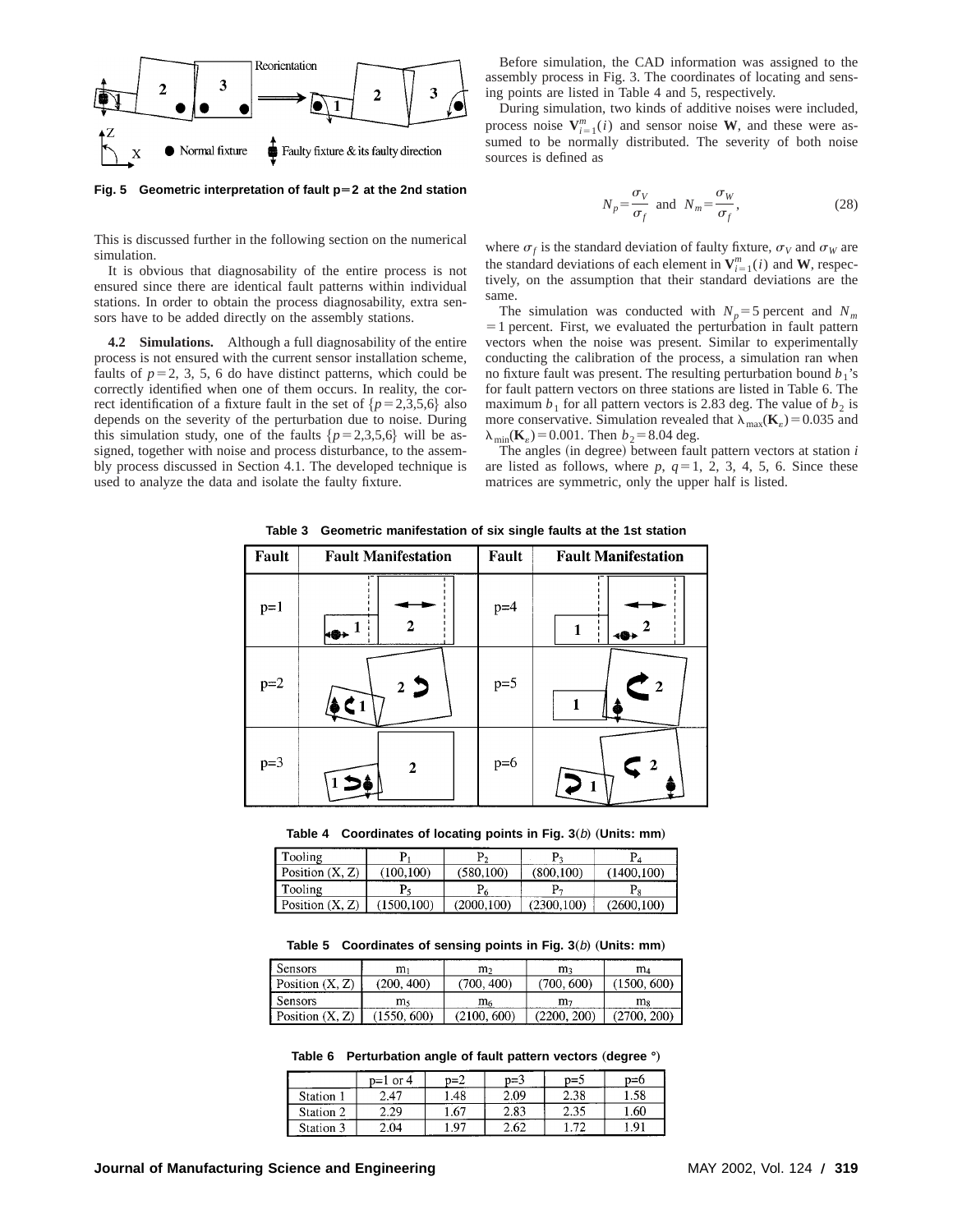**Table 7 Angle of fault pattern vectors between stations** "**degree °**…

| $\sim$ | v   | ، سومب |
|--------|-----|--------|
|        | 7.J |        |
|        |     |        |

$$
\begin{bmatrix}\n\theta_{pq}(1,1)\n\end{bmatrix} = \begin{bmatrix}\n\begin{bmatrix}\n- & 64.0 & 90 & 0 & 45 & 53.4 \\
- & 38.3 & 64.0 & 51.7 & 19.3 \\
- & 90 & 90 & 57.6 \\
- & 45 & 53.4 & - & 32.4 \\
- & 32.4 & - & 0\n\end{bmatrix} \\
\begin{bmatrix}\n- & 53.8 & 90 & 0 & 33.1 & 48.6 \\
- & 44.9 & 53.8 & 45.1 & 7.27 \\
- & 90 & 90 & 52.2 \\
- & 33.1 & 48.6 & - & 37.8 \\
- & 33.1 & 48.6 & - & 37.8 \\
- & 33.1 & 48.6 & - & 37.8 \\
- & 33.1 & 48.6 & - & 37.8 \\
- & 33.1 & 48.6 & - & 37.8 \\
- & 33.1 & 48.6 & - & 37.8 \\
- & 33.1 & 48.6 & - & 37.8 \\
- & 33.1 & 48.6 & - & 37.8 \\
- & 33.1 & 48.6 & - & 37.8 \\
- & 33.1 & 48.6 & - & 37.8 \\
- & 33.1 & 48.6 & - & 37.8 \\
- & 33.1 & 48.6 & - & 37.8 \\
- & 33.1 & 48.6 & - & 37.8 \\
- & 33.1 & 48.6 & - & 37.8 \\
- & 33.1 & 48.6 & - & 37.8 \\
- & 33.1 & 48.6 & - & 37.8 \\
- & 33.1 & 48.6 & - & 37.8 \\
- & 33.1 & 48.6 & - & 37.8 \\
- & 33.1 & 48.6 & - & 37.8 \\
- & 33.1 & 48.6 & - & 37.8 \\
- & 33.1 & 48.6 & - & 37.8 \\
- & 33.1 & 48.6 & - & 37.8 \\
- & 33.1 & 48.6 & - & 37.8 \\
- & 33.1 & 48.6 & - & 37.8 \\
- & 33.1 & 48
$$

It was known that faults of  $p=1$  and  $p=4$  at each station are identical. Hence the angles between faults  $p=1$  and  $p=4$  on three stations are zeros. Moreover, the minimum angle formed by the faults of  $p=1$  (or 4), 2, 3, 5, 6 is  $\theta_{2.6}(2,2)=7.27$  deg, which is the angle between faults  $p=2$  and  $p=6$  at station 2. This minimum value is larger than  $2 \times max(b_1) = 5.66$  deg, suggesting that these two fault patterns are still distinct under the current noise level. Hence, the other fault patterns on three stations are also distinguishable by using bound  $b_1$ . If bound  $b_2$  is used in the situation that only the eigenvalues of  $\mathbf{K}_{\rm s}$  are estimable, then those fixture faults within three stations are still distinguishable, except for the faults of  $p=2$  and  $p=6$  at station 2 with the angle of 7.27 deg less than  $b_2$ =8.04 deg, which are not guaranteed distinguishable in the presence of noise.

Similarly, the smallest between-station angles (as defined in Eq.  $(23)$ ) are given in Table 7. Those values are large enough so that between-station fault patterns are distinct under noise. The large between-station fault angles imply stronger robustness in localizing fixture fault to a certain station, while the smaller in-station angles in Eq. (29) suggest that the isolation of fixture fault within each station is more sensitive to the influence of noise.

Suppose fault  $p=6$  occurred at the 1st station. The sample covariance matrix  $\mathbf{K}_y$  is calculated by using 500 samples generated by the VSA [14]. The principal component analysis is performed to get the eigenvalue/eigenvector pairs. The first eigenvalue/eigenvector pair is

 $\lambda_1 = 0.6011$ 

$$
\gamma_1 = [0.2302 - 0.0713 \quad 0.2178 - 0.4484 - 0.4054 - 0.5858
$$
  
- 0.4230 \quad 0.0736 - 0.0062 \quad 0.0068 \quad 0.0151  
- 0.0164 \quad 0.0257 \quad 0.0084 \quad 0.0132 \quad 0.0051]^T (30)

The first eigenvalue accounts for 53 percent of the total variation and is 8.5 times larger than the second largest eigenvalue. The angles between  $\gamma_1$  and potential fault patterns are listed in Table 8. All units are in degrees.

The smallest angle indicates the fault. Here it is 2.76 deg for  $p=6$  at the 1st station. By using within-station fault pattern angles in Eq.  $(29)$  and between-station fault pattern angles in Table 7, we know the angle between fault pattern of  $p=6$  at station 1 and its closest pattern vector is 19.3 deg, which is larger than  $2b_2$  $=16.1$  deg. Thus, the fault is considered to be correctly identified.

# **5 Conclusions**

This paper developed a fixture fault diagnosis method explicitly for multistage manufacturing processes based on product/process design parameters and in-line measurements obtained at the end of production line. The developed state space model was used to describe propagation of fixturing variation throughout production line, and to relate the product quality to fixturing variability. The state space model provided a systematic way to model the set of fault pattern vectors, which are needed for PCA-based pattern recognition. Given the existence of correlated process noises, the upper bound of the perturbation in fixture fault pattern is given by matrix perturbation theory and can be expressed in terms of the eigenvalues of noise covariance matrix. Furthermore, perturbation in fault pattern due to the influence of noise depended on the difference of variances of noises rather than on the absolute values of individual noise variances.

An assembly process was used as an application for the proposed methodology. The single fault patterns of the process, which have a clear geometric interpretation, were obtained from the state space model and interpreted in terms of process/product information. For this specific process, the entire process diagnosability was not ensured because there existed fault patterns either identical or too close to the other fixture fault patterns within a station. However, the between-station fault pattern angles were fairly large, suggesting that the fixture fault could be confidently localized to a certain station based on the end-of-line sensing. Using this process with CAD data from an assembly plant, numerical simulation was conducted to illustrate and verify the method.

Extension of the current work to the diagnosis of multiple simultaneous faults is being investigated by following the concept of observability in control theory. As the total number of stations and involved product components increases, the computation in model development and application could be a burden. It is worthwhile to explore effective ways leading to a reduced model for implementation in practice.

Despite assumptions made for sake of simplicity during the course of modeling and diagnosis, the approach is fairly general for MMPs since it is based on the standard state space model. When more complex variation factors are accommodated in the state space form, the same method can be applied and the analysis will remain valid.

Table 8 Angle between  $\gamma_1$  and fault patterns for single fault

|                         | $p=1$ or 4 | $p=2$ | $p=3$ | $p=5$ | $p=0$ |
|-------------------------|------------|-------|-------|-------|-------|
| 1 <sup>st</sup> station | 54.1       | 18.2  | 56.4  | 33.7  | 2.76  |
| $\lambda$ nd<br>station | 89.6       | 84.1  | 82.3  | 89.4  | 84.8  |
| oπd<br>station          | 88.4       | 86.0  | 86.0  | 89.1  | 86.6  |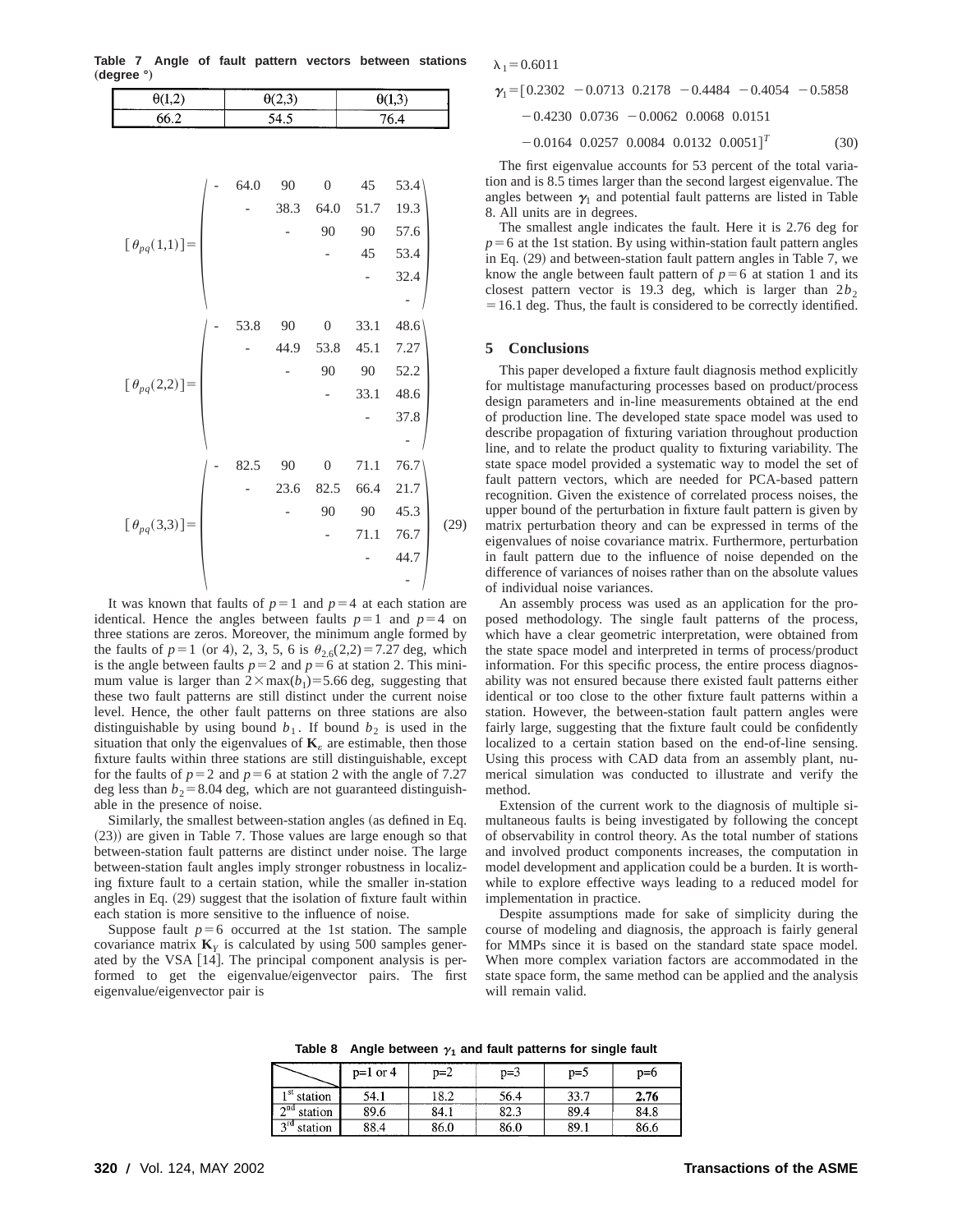#### **Acknowledgment**

This research is partially supported by The NSF CAREER Award DMI 9624402, NSF Engineering Research Center on Reconfigurable Manufacturing Systems, the University of Wisconsin's Graduate School, and DaimlerChrysler Corporation.

### **Appendices**

## Appendix I 3-2-1 Fixture Layout (Fig. 6)



| $P_{4way}$   |        | 4-way locator controlling part in the $X$ |
|--------------|--------|-------------------------------------------|
|              |        | and Z directions                          |
| $P_{2way}$   |        | 2-way locator controlling part in the Z   |
|              |        | direction                                 |
| $NC_{1,2,3}$ | $\sim$ | NC blocks controlling part in the Y       |
|              |        | direction and rotation                    |

**Fig. 6 A layout of 3-2-1 fixture**

**Appendix II Extension of State Space Model of MMP System Developed in [13].** First, the definition of  $\Delta P(i)$  is expressed as

$$
\Delta \mathbf{P}(i) = (\Delta x_{P_1}(i) \ \Delta z_{P_1}(i) \ \Delta x_{P_2}(i) \ \Delta z_{P_2}(i))^T \qquad (a1)
$$

This definition differs from that in [13] because this  $\Delta P(i)$  is measured in a global body coordinate system, while  $\Delta P(i)$  in [13] is measured in a local part coordinate system. The modification offers more convenience in using actual measured data since CMM or OCMM readings are based on the global coordinate system. Accordingly,  $\mathbf{Q}_{P_1, P_1}(i)$  is changed to

$$
\mathbf{Q}_{P_1, P_1}(i)
$$
\n
$$
= \begin{bmatrix}\n1 & 0 & 0 & 0 \\
0 & 1 & 0 & 0 \\
\frac{\sin \alpha}{L_x(P_1, P_2)} & -\frac{\cos \alpha}{L_x(P_1, P_2)} & -\frac{\sin \alpha}{L_x(P_1, P_2)} & \frac{\cos \alpha}{L_x(P_1, P_2)}\n\end{bmatrix}_{3 \times 4}
$$
\n(42)

where  $\alpha$  is the nominal orientation of a workpiece measured in the global coordinate system. This value cannot be assumed to be small since a workpiece could be positioned at an arbitrary angle.

- The modeling assumptions used in  $\lfloor 13 \rfloor$  can be summarized as
- $(i)$  2-D rigid body part;
- $(ii)$  3-2-1 fixture layout for rigid part;
- (iii) Lap joint only so that part fabrication error does not affect variation propagation.
- (iv) There are only two workpieces on each station and the second piece should be a single-piece part rather than a multiple-piece subassembly.

## **Journal of Manufacturing Science and Engineering MAY 2002, Vol. 124 / 321**

The first three assumptions are still kept in the current modeling development. The rigid body assumption is made and 3-2-1 fixture layout is employed as a primary fixture set up. However, the model will also apply to  $n-2-1$  nonrigid body fixturing [23] if the fixture faults being considered cause panel motion only in the plane of rigidity. The simplification of joints used in the assembly model enables us to decouple the stamping variation and the fixturing variation, and thus we can focus on the latter one.

The fourth assumption, however, limits the scope of application of the state space model, and thus model revision is conducted to eliminate it. In order to expand the model to accommodate an assembly process with many workpieces joined at a station, the selecting matrix  $W_1(s)$  is defined as

$$
\mathbf{W}_{1}(s) = [\delta_{1s}\mathbf{I}^{4\times4} \quad \delta_{2s}\mathbf{I}^{4\times4} \quad \cdots \quad \delta_{ns}\mathbf{I}^{4\times4}]
$$
\n
$$
\delta_{ks} = \begin{cases}\n1 & \text{if } k = s \\
0 & \text{if } k \neq s\n\end{cases}
$$
\nis the Kronecker Delta, (a3)

such that

$$
\begin{bmatrix} \Delta \mathbf{P}(i) \\ \Delta \mathbf{P}'(i) \end{bmatrix} = \mathbf{W}_1(s) \mathbf{U}(i), \tag{a4}
$$

where *s* is the index of the workpiece directly supported by a set of fixture, **U**(*i*) can be multiple sets of fixtures as **U**(*i*)  $=[\Delta \mathbf{P}_1(i) \ \Delta \mathbf{P}_2(i) \ \cdots \ \Delta \mathbf{P}_{n_i}(i)]^T$  and  $[\Delta \mathbf{P}(i) \ \Delta \mathbf{P}'(i)]^T$  is the  $U(i)$  defined in [13].

Another  $W_2(i)$  is defined to pick up the right reorientation term.

$$
\mathbf{W}_2(i) = \begin{bmatrix} \mathbf{w}_{11}^{3\times 3} & \mathbf{w}_{12} & \cdots & \mathbf{w}_{1N} \\ \mathbf{w}_{21} & \mathbf{w}_{22} & \cdots & \mathbf{w}_{2N} \end{bmatrix},\tag{a5}
$$

where

$$
\mathbf{w}_{pq}^{3\times 3} = \begin{cases} \mathbf{I}^{3\times 3} & \text{if } (p,q) = (1,k) \text{ or } (2,j) \\ \mathbf{0}^{3\times 3} & \text{otherwise} \end{cases} \tag{a6}
$$

such that

$$
\begin{bmatrix} \mathbf{X}_{A_k}(i) \\ \mathbf{X}_{A_j}(i) \end{bmatrix} = \mathbf{W}_2(i)\mathbf{X}(i),
$$
 (a7)

where  $\mathbf{X}_{A_k}(i)$  and  $\mathbf{X}_{A_j}(i)$  are defined in Eq. (22) in [13] and *N* is the total number of workpieces in the assembly.

**Appendix III Theorem 8.1.12 in [21] (p. 399–400).** Suppose matrices **S** and  $S + E$  are  $n \times n$  symmetric matrices and that  $\mathbf{Q} = [\mathbf{q}_1 \ \mathbf{Q}_2]$  is an orthogonal matrix such that  $\mathbf{q}_1$  is a unit 2-norm eigenvector for **S**. Partition the matrices  $Q^T S Q$  and  $Q^T E Q$  as follows

$$
\mathbf{Q}^T \mathbf{S} \mathbf{Q} = \begin{bmatrix} \lambda_1 & \mathbf{0} \\ \mathbf{0} & \mathbf{D}_2 \end{bmatrix} \text{ and } \mathbf{Q}^T \mathbf{E} \mathbf{Q} = \begin{bmatrix} \delta & \mathbf{e}^T \\ \mathbf{e} & \mathbf{E}_{22} \end{bmatrix} . \tag{a8}
$$

If  $d = \min |\lambda_1 - \mu| > 0$  and  $\|\mathbf{E}\|_2 \le d/4$ , then the unit 2-norm ei- $\mu \in \lambda(\mathbf{D}_2)$ 

genvector  $\hat{\mathbf{q}}_1$  of  $\mathbf{S} + \mathbf{E}$  is different from  $\mathbf{q}_1$  in such a way that

dist(span{
$$
\mathbf{q}_1
$$
}, span{ $\hat{\mathbf{q}}_1$ }) =  $\sqrt{1 - (\mathbf{q}_1^T \hat{\mathbf{q}}_1)^2} \le \frac{4}{d} ||\mathbf{e}||_2$ , (a9)

where  $\lambda(\mathbf{D}_2)$  is the set of eigenvalues of  $\mathbf{D}_2$  and  $\lambda_1$  is the eigenvalue of **S** associated with eigenvector  $\mathbf{q}_1$ . In this theorem, dist(span  $\{q_1\}$ , span  $\{\hat{q}_1\}$ ) is equal to the sine of the angle between  $\mathbf{q}_1$  and  $\mathbf{\hat{q}}_1$ , i.e.,  $\Delta \theta_1 = \sin^{-1} (\text{dist}(\text{span} {\{\mathbf{q}_1\}}, \text{span} {\{\hat{\mathbf{q}}_1\}})).$ 

Appendix IV Proof of Equation (19). Following Theorem 8.1.12, the upper bound of the angle between  $\gamma^0$  and  $\gamma$  is

$$
\Delta \theta = \sin^{-1}(\text{dist}(\text{span}\{\gamma^0\}, \text{span}\{\gamma\})).\tag{a10}
$$

Because  $d = \lambda^0$  and  $\mathbf{e} = \mathbf{Q}_2^T \mathbf{K}_{\varepsilon} \gamma^0$ , according to Eq. (18),